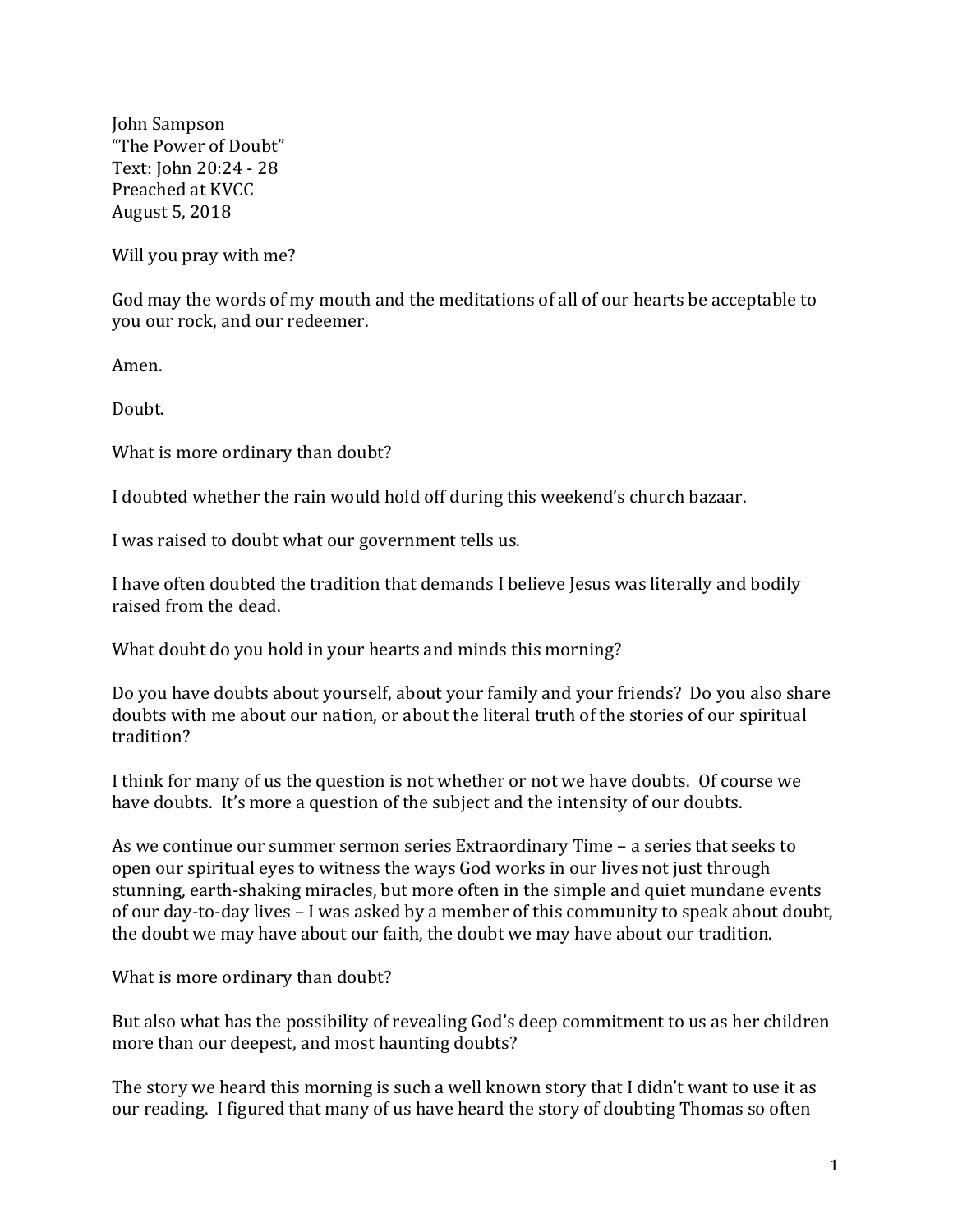that the power of the story may no longer grab us the way it did the first time we heard it. And I thought that surely there must be other lesser known stories and sayings regarding doubt that could awaken us to its profound power and possibility.

So, I did a quick search.

Unfortunately, almost everything I found cast doubt in a bad light. Often we're told in our scriptures that doubt - about God, about miracles, about Jesus - is a sign of some kind of failing within our characters, and within our worth as people. In our tradition doubt is to be avoided, and overcome.

But I have to say that I throw my lot in with Rilke. I throw my lot in with Thomas. I throw my lot in with all of those who experience doubt as a powerful tool to deepen our understanding, and confirm the truth of that which we have heard and experienced.

I too must touch the wound before I believe. Maybe you're like me in that.

Rilke, like many passages within our sacred scriptures, is fully aware of the threatening possibilities of doubt. It can spoil and make ugly; it protests and can paralyze. It can run the train of our lives off the rails, instead of delivering us to a more fulfilled existence. This is what doubt can do to all of us if it is not harnessed and cultivated.

People often ask me what our church is like.

They want to know something about the personality of Keene Valley Congregational Church. What makes us, us? What makes us different from other congregations?

And one of the things I share with them is how we hold our doubt, as individuals, and as a community.

I don't think doubts about our tradition make us unique; every member of every congregation has doubts. But I think what we do with our doubts sets us apart, and is one of the really important and priceless gifts God has given us.

Because I don't experience our doubts as paralyzing us. Instead, they open us to a discipline of spiritual exploration where we can dig deeper, consider different interpretations of our faith than the ones our spiritual ancestors willed to us, translate our tradition into a holy language born of today, born of this place and of this time and of our ordinary lives, and motivate us to reach out to other religious traditions for the insights they offer into the experiences common to all humanity. I think in this community our doubt takes the ordinary and time worn vessel of our tradition and turns it upside down so that it can show us again how God has never left us, and is still there, right in front of our eyes, closer than our own jugular veins.

Did Jesus literally and bodily rise from the dead?